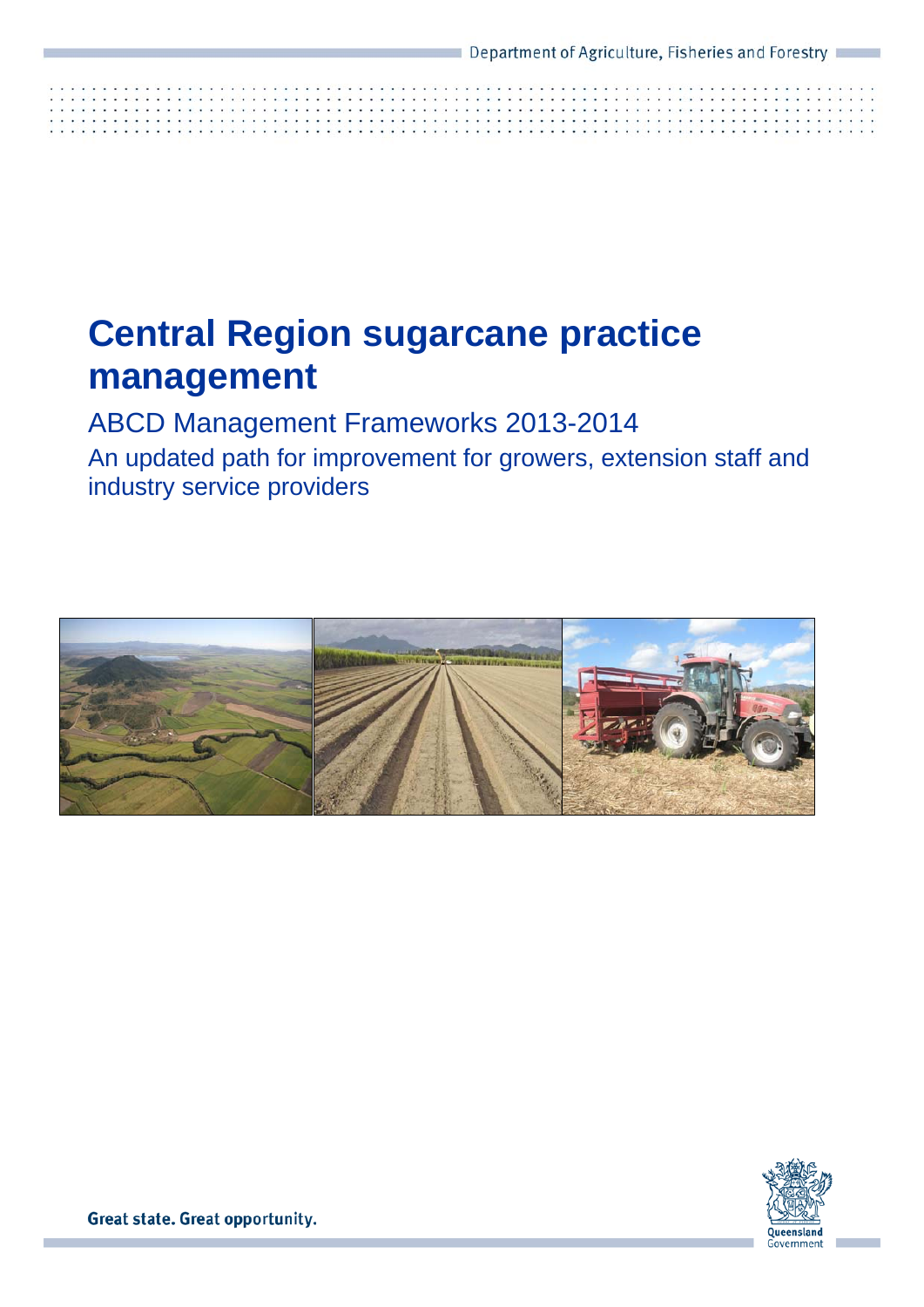This publication has been compiled by Phillip Trendell of Sustainable Production Systems and Reef Plan, Department of Agriculture, Fisheries and Forestry, © State of Queensland, 2013.

The Queensland Government supports and encourages the dissemination and exchange of its information. The copyright in this publication is licensed under a Creative Commons Attribution 3.0 Australia (CC BY) licence.



Under this licence you are free, without having to seek our permission, to use this publication in accordance with the licence terms.

You must keep intact the copyright notice and attribute the State of Queensland as the source of the publication.

For more information on this licence, visit http://creativecommons.org/licenses/by/3.0/au/deed.en

The information contained herein is subject to change without notice. The Queensland Government shall not be liable for technical or other errors or omissions contained herein. The reader/user accepts all risks and responsibility for losses, damages, costs and other consequences resulting directly or indirectly from using this information.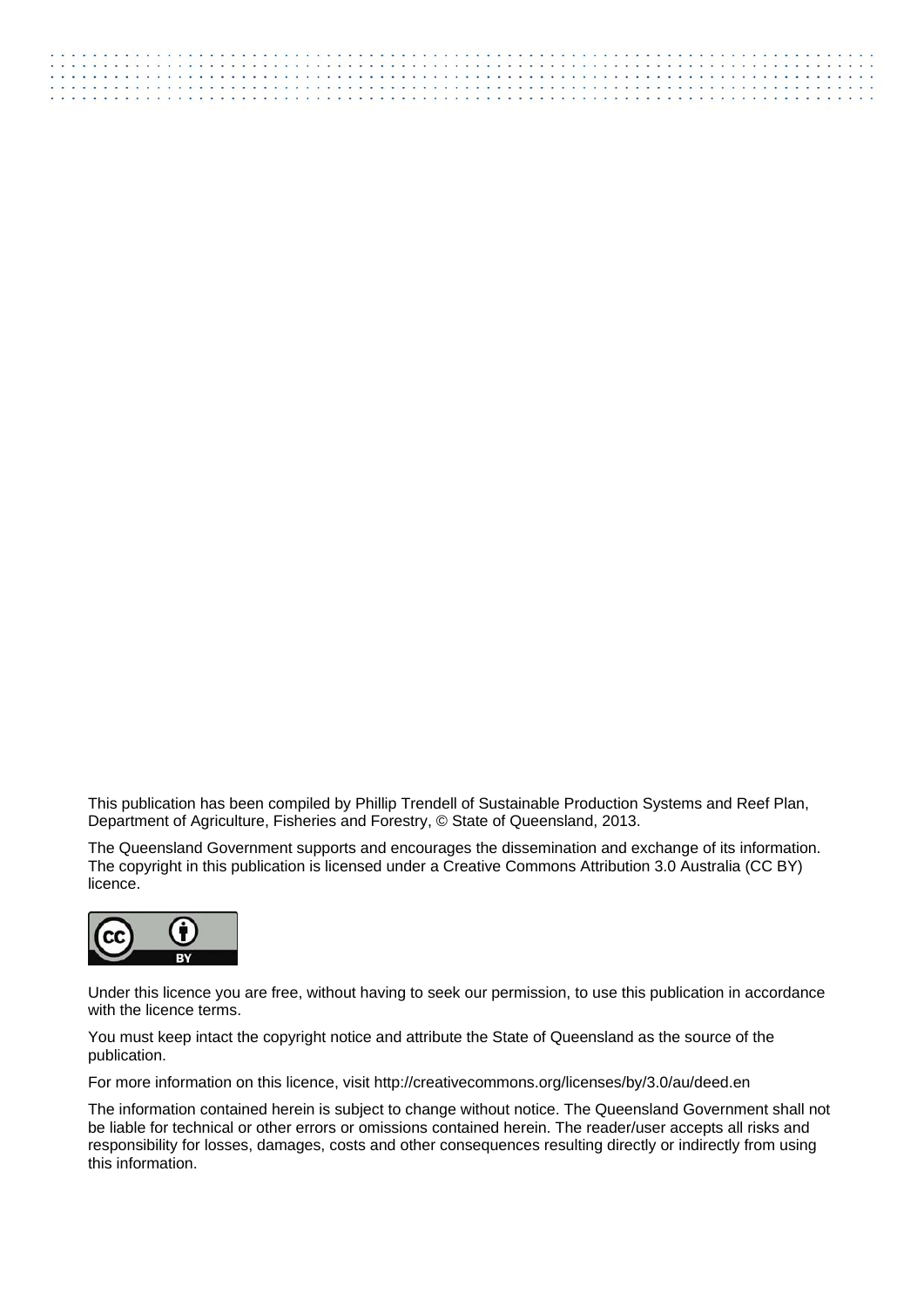# **Central Region sugarcane practice management**

ABCD Management Frameworks 2013–2014 An updated path for improvement for growers, extension staff and industry service providers

Supported by:





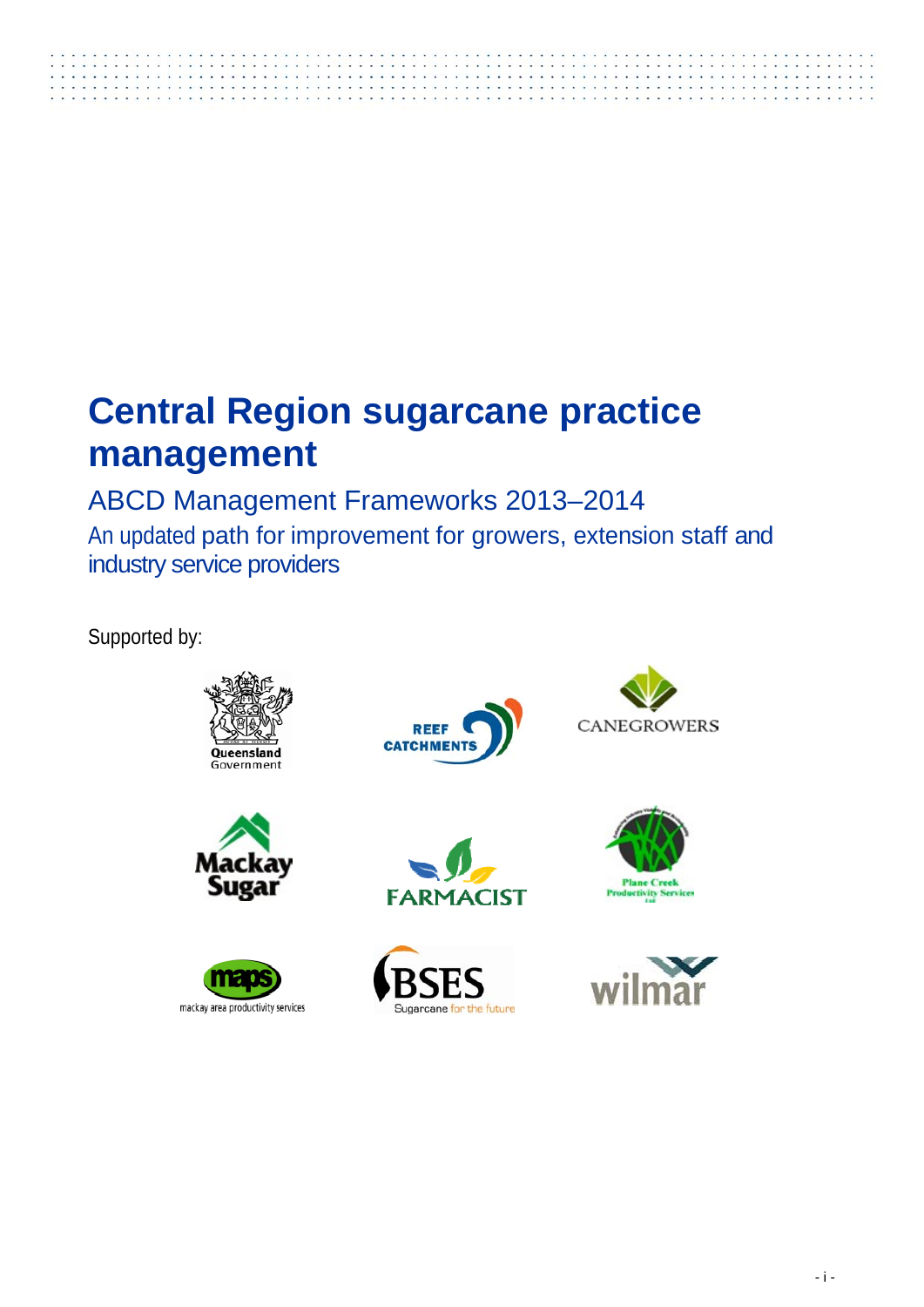## **Contents**

| Contents     | ii |
|--------------|----|
| Introduction |    |
| Frameworks   | 3  |
| Appendix one | 10 |
| Bibliography | 10 |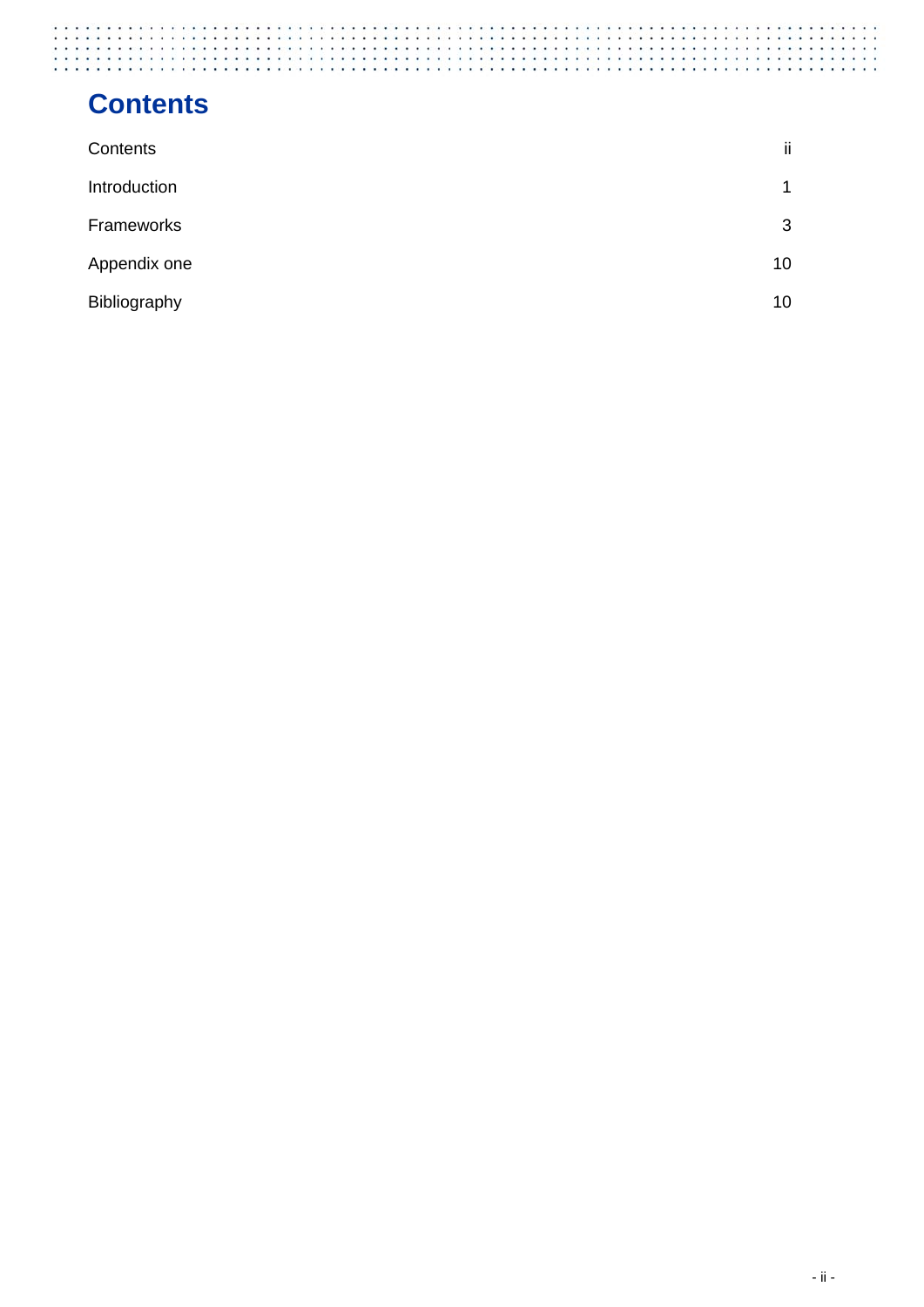### **Introduction**

This Third Edition of the Central Region sugarcane management practices: ABCD management frameworks has been produced to show the progression of the local industry since the last edition developed in 2010. This includes updating the soil, nutrient, chemical and water management frameworks for the region to highlight the importance of improved precision and pre-planning in farming for positive economic and environmental outcomes.

The document continues to support the identification and validation of cane management practices that can improve both end of catchment water quality and marine ecosystem health as identified in the Water Quality Improvement Plan (WQIP), (Drewry, J., Higham, W., Mitchell, C. 2008). A pivotal stage in the WQIP process was the development of the first ABCD frameworks for cane and updated versions have followed since.

The ABCD framework is designed to highlight and facilitate communication about the different levels or standards of management practice (as opposed to resource condition) within the cane industry for different water quality parameters (i.e. sediment, nutrients and chemicals).

The classification provides a definition and a scale of improvement from dated to current industry promoted practice through to future aspirational or new and innovative practices. Although soil, nutrient and chemical management practices are the focus of the WQIP, this document still includes water, financial/business, WHS and harvest management practice frameworks.

Over time, changes in knowledge, technology, costs and market conditions may validate new and innovative aspirational practices so they eventually become industry promoted management practices. When these practices are widely adopted and become the new industry standard, they may become Conventional practices within an ABCD framework.

Considerable effort has always been undertaken to consult with cane industry partners when updating the ABCD frameworks and again the local industry were involved directly (Appendix one). It must be noted that there may be a need to adopt practices across several classification levels to successfully manage and operate farming enterprises on a year to year basis.



**Figure 1: ABCD conceptual flow diagram**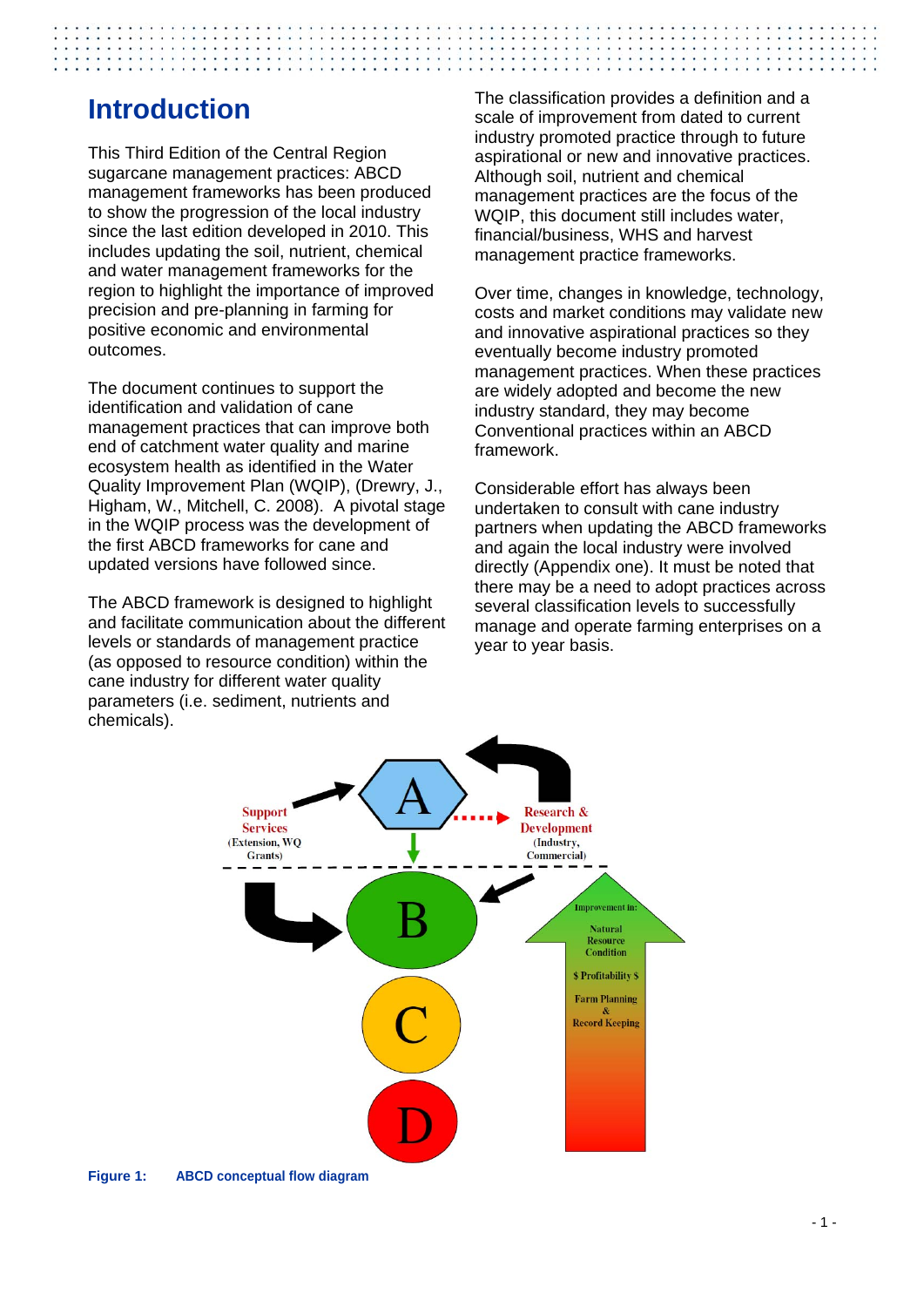While the focus of the outcomes is toward the enhancement of end of catchment water quality and marine ecosystem health, the practices indentified must continue to be quantified in terms of their economic and social benefits to the individual land managers and the broader community prior to being adopted as the most suitable practices.

The current WQIP for the region specifies the current resource condition, resource condition targets, and timeframes, as well as the year of reference for the level of classification. This provides a common reference point and allows the framework to be used to communicate information to water quality researchers, social scientists, economists, industry research and extension organisations, and land managers on:

- The level of water quality improvement that can be achieved through improved management practices;
- The social and economic costs and benefits of adopting improved management practices;
- The level of adoption of management practices required to achieve the Water Quality Targets;
- The emphasis on the importance of detailed farm management planning and record keeping to achieving improved resource management, rather than a single technology or individual practice.
- The type and scope of action such as Market Based Incentives (MBIs) required to achieve Water Quality Targets

| <b>Class</b>      | Description of practice                                                                                                                                                                                                                                                                                                                                                                                                         | Effect on resource condition                                                                                                                                                                                                                                                                          |
|-------------------|---------------------------------------------------------------------------------------------------------------------------------------------------------------------------------------------------------------------------------------------------------------------------------------------------------------------------------------------------------------------------------------------------------------------------------|-------------------------------------------------------------------------------------------------------------------------------------------------------------------------------------------------------------------------------------------------------------------------------------------------------|
| Aspirational      | New and innovative practices adopted by<br>$\bullet$<br>growers that require further validation to<br>determine industry wide environmental,<br>social and economic costs/benefits.<br>Validation requires R&D and if appropriate,<br>$\bullet$<br>some validated practices will become<br>recommended best practice.<br>Development of Farm Management Plans and<br>$\bullet$<br>utilisation of new and innovative technology. | Validated practices likely<br>$\bullet$<br>to achieve medium to long<br>term target resource<br>condition goals if widely<br>adopted.<br>Some practices may have<br>$\bullet$<br>good environmental<br>outcomes which may not be<br>universally endorsed as<br>feasible by industry and<br>community. |
| Best<br>practices | Currently industry promoted practices<br>$\bullet$<br>Widely promoted by industry to achieve current<br>and future industry expectations and community<br>standards.<br>Development of Farm Management Pans and<br>$\bullet$<br>utilisation of common technology                                                                                                                                                                | Practices likely to achieve<br>short to medium target<br>resource condition goals if<br>widely adopted.                                                                                                                                                                                               |
| Conventional      | Common practices widely adopted by industry<br>but meet only basic current industry expectations<br>and community standards.                                                                                                                                                                                                                                                                                                    | Practices unlikely to achieve<br>$\bullet$<br>short term target resource<br>condition goals if widely<br>adopted.                                                                                                                                                                                     |
| $\mathsf{D}$ ated | Practices superseded or unacceptable by<br>$\bullet$<br>current industry expectations and community<br>standards.<br>in MOID (undato odition to be released in 2014/15) and this booklet are requierly reviewed and                                                                                                                                                                                                             | Practices likely to degrade<br>resource condition if<br>widely adopted.                                                                                                                                                                                                                               |

#### **Table 1: Management classes and definition for ABCD framework for management practices**

The WQIP (update edition to be released in 2014/15) and this booklet are regularly reviewed and updated to always ensure:

- the wording and descriptions of the classifications match current industry terminology and thinking;
- up to date definitions and targets for resource condition indicators;
- improved knowledge on the link of resource condition indicators and the required level of practice to improve or maintain it and
- actions and activities required to move from one level of management to another further defined.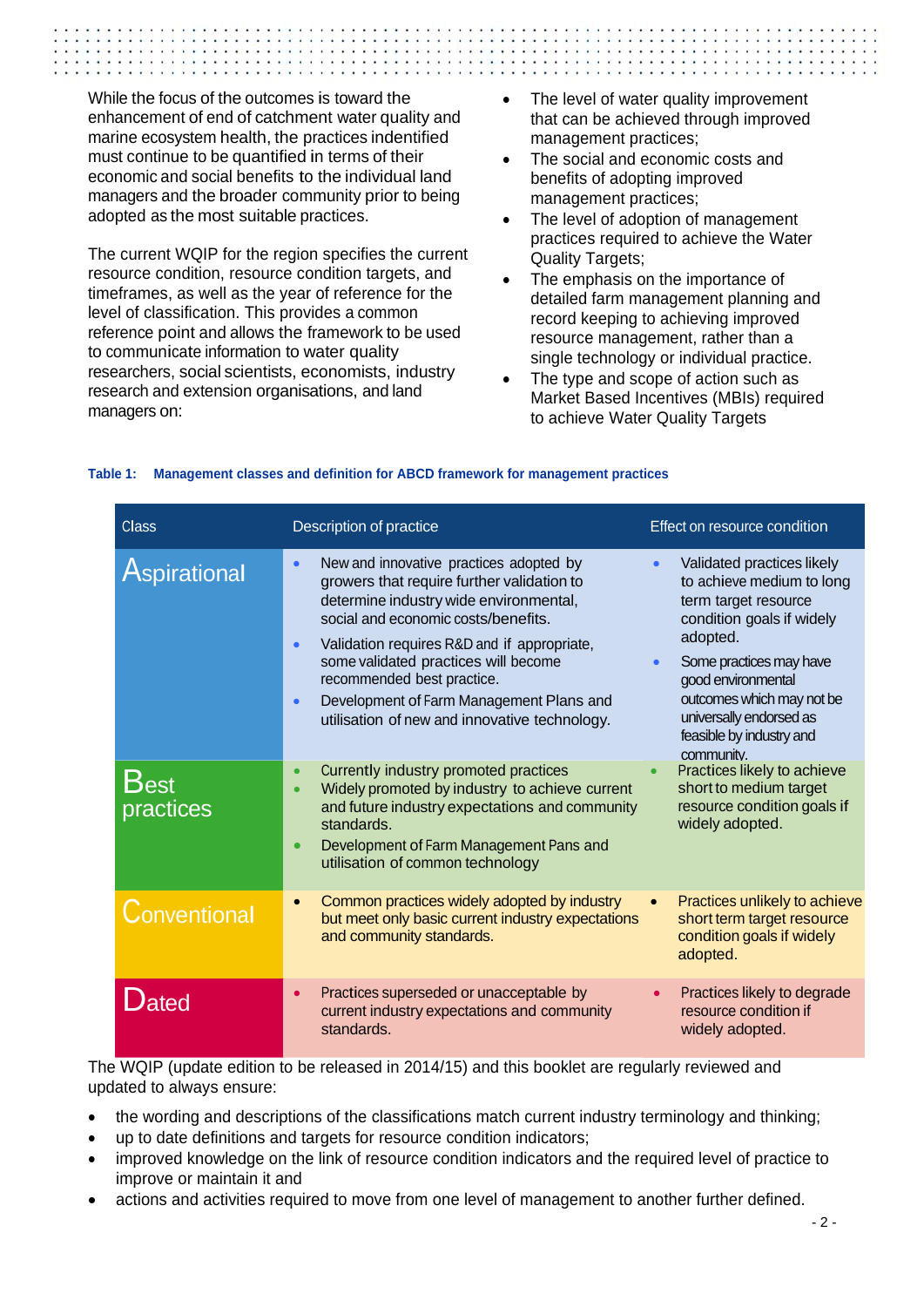### **Frameworks**

The management practices for cane are summarised in the following tables. As cane management progresses to B and A class there is increasing planning, precision and efficiency in management of inputs and operations across the whole farm.

For the central region, all frameworks support the use of green cane trash blanket as a Conventional cane practice. The use of equipment as defined in any of the management practices tables can be owned individually, share-owned, or contracted.

#### **Table 2:** Soil management practices for cane classified in the ABCD framework

| Conventional cane soil management<br>Farming practices that meet minimum expectations                                                                                                                                                                                                                                                                                                                                                                                                                                                                                                                                                                                                                                                                                                                                                                                                                                                                                                                                                                                                                                                                                                                                                                                                                                                                                                                                                                                                                                                                                                                                                                                                |
|--------------------------------------------------------------------------------------------------------------------------------------------------------------------------------------------------------------------------------------------------------------------------------------------------------------------------------------------------------------------------------------------------------------------------------------------------------------------------------------------------------------------------------------------------------------------------------------------------------------------------------------------------------------------------------------------------------------------------------------------------------------------------------------------------------------------------------------------------------------------------------------------------------------------------------------------------------------------------------------------------------------------------------------------------------------------------------------------------------------------------------------------------------------------------------------------------------------------------------------------------------------------------------------------------------------------------------------------------------------------------------------------------------------------------------------------------------------------------------------------------------------------------------------------------------------------------------------------------------------------------------------------------------------------------------------|
| Description:<br>1. Minimum till bare fallow with chemical weed control<br>2. Rotational crops may be grown<br>3. Reduced cultivation of plant cane replaced by strategic chemical<br>weed control<br>4. Broadcast application of ameliorants (ash, lime, gypsum, etc)<br>5. Strategic ripping of wheel tracks in ratoons<br>Planning and record keeping:<br>1. Written records kept<br>Machinery:<br>1. Standard equipment<br>2. Harvester and haulout equipment does not match crop row<br>spacing                                                                                                                                                                                                                                                                                                                                                                                                                                                                                                                                                                                                                                                                                                                                                                                                                                                                                                                                                                                                                                                                                                                                                                                  |
| Aspirational cane soil management<br>Innovative practices that require further validation                                                                                                                                                                                                                                                                                                                                                                                                                                                                                                                                                                                                                                                                                                                                                                                                                                                                                                                                                                                                                                                                                                                                                                                                                                                                                                                                                                                                                                                                                                                                                                                            |
| Description:<br>1. Controlled traffic permanent wheel tracks matched to harvesting<br>machinery wheel centres with GPS guidance on planting, zonal<br>tillage, harvesting and haulout machinery<br>2. Rotational crops grown on all fallow where practicable and<br>managed to maintain good ground cover until planting<br>3. Strategic or zonal tillage of fallow crops and plant cane including<br>bed renovation as required<br>4. Site specific banded application of ameliorants based on specialist<br>recommendations from soil mapping and analysis<br>5. Utilisation of harvesting technology to reduce impact on crop and<br>soil condition<br>6. Headlands, drains and waterways managed as filter strips<br>Planning and record keeping:<br>1. Spatially identified soil types and management zones across<br>blocks and farms utilising remote sensing and Electro Magnetic<br>(EM) soil mapping technology<br>2. Integrate a spatial based Soil Management Plan, addressing Land<br>and Water Management Plan (LWMP), or current environmental<br>risk management criteria<br>3. Geo-referenced spatial data captured in GIS software systems<br>4. Records kept in electronic data capture<br>5. Production of harvester yield maps<br>Machinery:<br>Matched wheel spacing on all equipment based on harvester<br>centres<br>2. GPS auto guidance systems used on bed-formers, zonal tillage,<br>planting equipment and harvesting machinery including haulouts<br>3. Minimum till rotational crop and cane planting equipment (e.g.<br>Double Disc Opener Planters)<br>4. Automated base cutter height fitted to harvester<br>5. Yield monitors fitted to harvester |
|                                                                                                                                                                                                                                                                                                                                                                                                                                                                                                                                                                                                                                                                                                                                                                                                                                                                                                                                                                                                                                                                                                                                                                                                                                                                                                                                                                                                                                                                                                                                                                                                                                                                                      |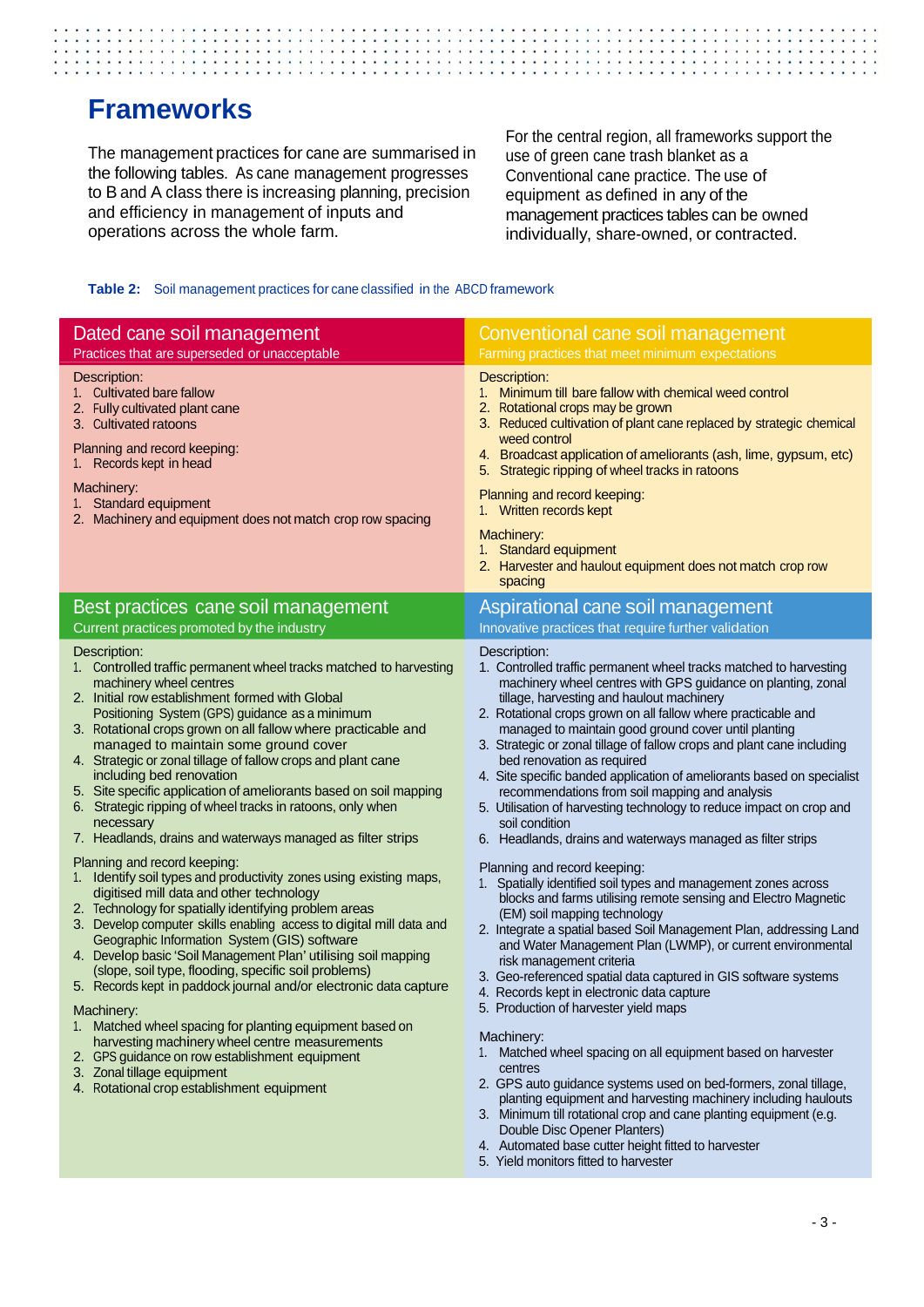<u> 1999 - 1999 - 1999 - 1999 - 1999 - 1999 - 1999 - 1999 - 1999 - 1999 - 1999 - 1999 - 1999 - 1999 - 1999 - 1999 - 1999 - 1999 - 1999 - 1999 - 1999 - 1999 - 1999 - 1999 - 1999 - 1999 - 1999 - 1999 - 1999 - 1999 - 1999 - 199</u>  $\ddot{\phantom{0}}$  $\sim$   $\sim$   $\sim$  $\overline{\phantom{a}}$ ÷.  $\overline{\phantom{a}}$  $\lambda$  $\overline{a}$  $\sim$  $\overline{a}$  $\overline{a}$  $\ddot{\phantom{0}}$ 

**Table 3:** Nutrient management practices for cane classified in the ABCD framework

| Dated cane nutrient management                                                                                                                                                                                                                                                                                                                                                                                                                                                                                                                                                                                                                                                                                                                                                                                                                                                                                                                                                                                                                                                                                                                                                                                                                                                                                                                                                                                                                                                                                                                                                                                                                                                                                                                                      | Conventional cane nutrient management                                                                                                                                                                                                                                                                                                                                                                                                                                                                                                                                                                                                                                                                                                                                                                                                                                                                                                                                                                                                                                                                                                                                                                                                                                                                                                                                                                                                                                                                                                                                                                                                                                                                                                                                                                                                                                                                                                                                                                                                                 |
|---------------------------------------------------------------------------------------------------------------------------------------------------------------------------------------------------------------------------------------------------------------------------------------------------------------------------------------------------------------------------------------------------------------------------------------------------------------------------------------------------------------------------------------------------------------------------------------------------------------------------------------------------------------------------------------------------------------------------------------------------------------------------------------------------------------------------------------------------------------------------------------------------------------------------------------------------------------------------------------------------------------------------------------------------------------------------------------------------------------------------------------------------------------------------------------------------------------------------------------------------------------------------------------------------------------------------------------------------------------------------------------------------------------------------------------------------------------------------------------------------------------------------------------------------------------------------------------------------------------------------------------------------------------------------------------------------------------------------------------------------------------------|-------------------------------------------------------------------------------------------------------------------------------------------------------------------------------------------------------------------------------------------------------------------------------------------------------------------------------------------------------------------------------------------------------------------------------------------------------------------------------------------------------------------------------------------------------------------------------------------------------------------------------------------------------------------------------------------------------------------------------------------------------------------------------------------------------------------------------------------------------------------------------------------------------------------------------------------------------------------------------------------------------------------------------------------------------------------------------------------------------------------------------------------------------------------------------------------------------------------------------------------------------------------------------------------------------------------------------------------------------------------------------------------------------------------------------------------------------------------------------------------------------------------------------------------------------------------------------------------------------------------------------------------------------------------------------------------------------------------------------------------------------------------------------------------------------------------------------------------------------------------------------------------------------------------------------------------------------------------------------------------------------------------------------------------------------|
| Practices that are superseded or unacceptable<br>Description:<br>No soil testing<br>1.<br>Application rates based on historic rates or rules<br>2.<br>of thumb<br>No accounting for mill-by products or other<br>3.<br>organic sources of nutrients such as legumes<br>No risk assessment conducted prior to fertilising<br>4.<br>5.<br>No calibration of equipment<br>Planning and record keeping:<br>Records kept in head<br>1.                                                                                                                                                                                                                                                                                                                                                                                                                                                                                                                                                                                                                                                                                                                                                                                                                                                                                                                                                                                                                                                                                                                                                                                                                                                                                                                                   | Farming practices that meet minimum expectations<br>Description:<br>Sample representative soil types prior to planting<br>1.<br>2.<br>Application rates based on soil test analysis and current<br>industry recommendations<br>3.<br>Mill-by products or other organic sources of nutrients such as<br>legumes only accounted for as required<br>Some risk assessment conducted prior to fertilising (48 hr rainfall<br>4.<br>prediction)<br>5.<br>Some calibration of equipment<br>6.<br>If surface applied, irrigated / cultivated into soil where possible<br>Planning and record keeping:                                                                                                                                                                                                                                                                                                                                                                                                                                                                                                                                                                                                                                                                                                                                                                                                                                                                                                                                                                                                                                                                                                                                                                                                                                                                                                                                                                                                                                                         |
| Machinery:<br>Surface fertiliser box                                                                                                                                                                                                                                                                                                                                                                                                                                                                                                                                                                                                                                                                                                                                                                                                                                                                                                                                                                                                                                                                                                                                                                                                                                                                                                                                                                                                                                                                                                                                                                                                                                                                                                                                | <b>Conduct soil tests</b><br>1.<br>2.<br>Develop basic nutrition management plan<br>3.<br>Written records kept<br>Machinery:<br>Surface or sub-surface fertiliser box (granular)<br>1.                                                                                                                                                                                                                                                                                                                                                                                                                                                                                                                                                                                                                                                                                                                                                                                                                                                                                                                                                                                                                                                                                                                                                                                                                                                                                                                                                                                                                                                                                                                                                                                                                                                                                                                                                                                                                                                                |
| Best practices cane nutrient management<br>Current practices promoted by the industry                                                                                                                                                                                                                                                                                                                                                                                                                                                                                                                                                                                                                                                                                                                                                                                                                                                                                                                                                                                                                                                                                                                                                                                                                                                                                                                                                                                                                                                                                                                                                                                                                                                                               | Aspirational cane nutrient management<br>Innovative practices that require further validation                                                                                                                                                                                                                                                                                                                                                                                                                                                                                                                                                                                                                                                                                                                                                                                                                                                                                                                                                                                                                                                                                                                                                                                                                                                                                                                                                                                                                                                                                                                                                                                                                                                                                                                                                                                                                                                                                                                                                         |
| Description:<br>1. Geo-referenced soil sampling in key soil types in blocks prior<br>to planting each year, which may include more<br>comprehensive sampling (e.g. A and B horizon at the same<br>site)<br>2. Application rates based on latest industry recommendations<br>taking mill by-products, compost, other organic nutrient<br>sources and block history into account<br>3. Application of mill mud/mud ash should not exceed crop<br>cycle nutrient requirements and be directed to the planting<br>zone<br>4. Legume crops incorporated as close to planting as possible<br>to maximise nutrient availability<br>5. Apply different nutrient program (fertiliser rates or products)<br>between blocks where identified<br>6. Risk assessment conducted prior to fertilising (48 hr rainfall<br>prediction, weekly forecast, seasonal predictions)<br>7. Calibration of fertiliser applicator with some changes of<br>product and monitored during operations<br>8. Incorporation of surface applied fertiliser as soon as<br>practicable (e.g. within seven days) using overhead irrigation<br>that does not result in runoff<br>Planning and record keeping:<br>Identify soil types/productivity zones for each block<br>2. Develop Nutrient Management Plan using varieties, yield, soil<br>mapping and latest industry recommendations<br>3. Timing nutrient applications with respect to crop stage and<br>rainfall probabilities<br>4. Records kept in Paddock Journal and/or electronic data<br>capture<br>Machinery:<br>1. Ability to adjust rate for granular or liquid applicators<br>2. Directed applicator for mill by-products or other organic<br>ameliorants<br>3. Granular applicators must have capacity for sub- surface<br>application | Description:<br>1. Geo-referenced soil sampling in identified, specific zones in blocks<br>each year, which includes more comprehensive sampling (e.g. A<br>and B horizon at the same site)<br>2. Application rates based on specialist interpretation of the latest<br>industry recommendations using individual block yield potential<br>and taking mill by-products, compost, other organic nutrient<br>sources into account<br>3. Application of mill mud/mud ash should not exceed crop cycle<br>nutrient requirements and be banded on planting zone<br>4. Legume crops left as stubble or incorporated just prior to planting<br>to maximise nutrient availability<br>5. Apply variable nutrient application program (fertiliser rates or<br>products) between and within blocks where identified<br>6. Use of new fertiliser products such as slow release or polymer<br>coated urea in higher risk areas or during identified higher risk<br>times<br>7. Detailed risk assessment conducted prior to fertilising (Safeguage<br>for Nutrients, 48 hr rainfall prediction, weekly forecast, seasonal<br>predictions etc.)<br>8. Calibration of fertiliser applicator with every change of product or<br>application rate<br>9. Incorporation of surface applied fertiliser within seven days, using<br>overhead irrigation that does not result in runoff<br>Planning and record keeping:<br>1. Identify soil types/productivity zones within each block using GPS<br>yield and soil mapping<br>2. Develop spatial-based crop cycle Nutrient Management Plan using<br>varieties, yield, soil mapping and specialist interpretation of latest<br>industry recommendations<br>3. Timing nutrient applications with respect to crop stage, irrigation<br>and rainfall probabilities<br>4. Knowledge of latest nutrient management issues and<br>recommendations<br>5. Some basic/periodic water quality monitoring<br>6. Near-infrared (NIR) data or leaf analysis used to adjust nutrient<br>rates<br>7. Records kept in electronic data capture |
|                                                                                                                                                                                                                                                                                                                                                                                                                                                                                                                                                                                                                                                                                                                                                                                                                                                                                                                                                                                                                                                                                                                                                                                                                                                                                                                                                                                                                                                                                                                                                                                                                                                                                                                                                                     | Machinery:<br>1. Variable rate applicator for granular sub-surface or liquid surface<br>with remote/automatic rate controller and GPS guidance<br>2. Banded on-row applicator for mill by-products or other organic<br>ameliorants                                                                                                                                                                                                                                                                                                                                                                                                                                                                                                                                                                                                                                                                                                                                                                                                                                                                                                                                                                                                                                                                                                                                                                                                                                                                                                                                                                                                                                                                                                                                                                                                                                                                                                                                                                                                                    |

3. The majority of nutrients sub-surface applied where practical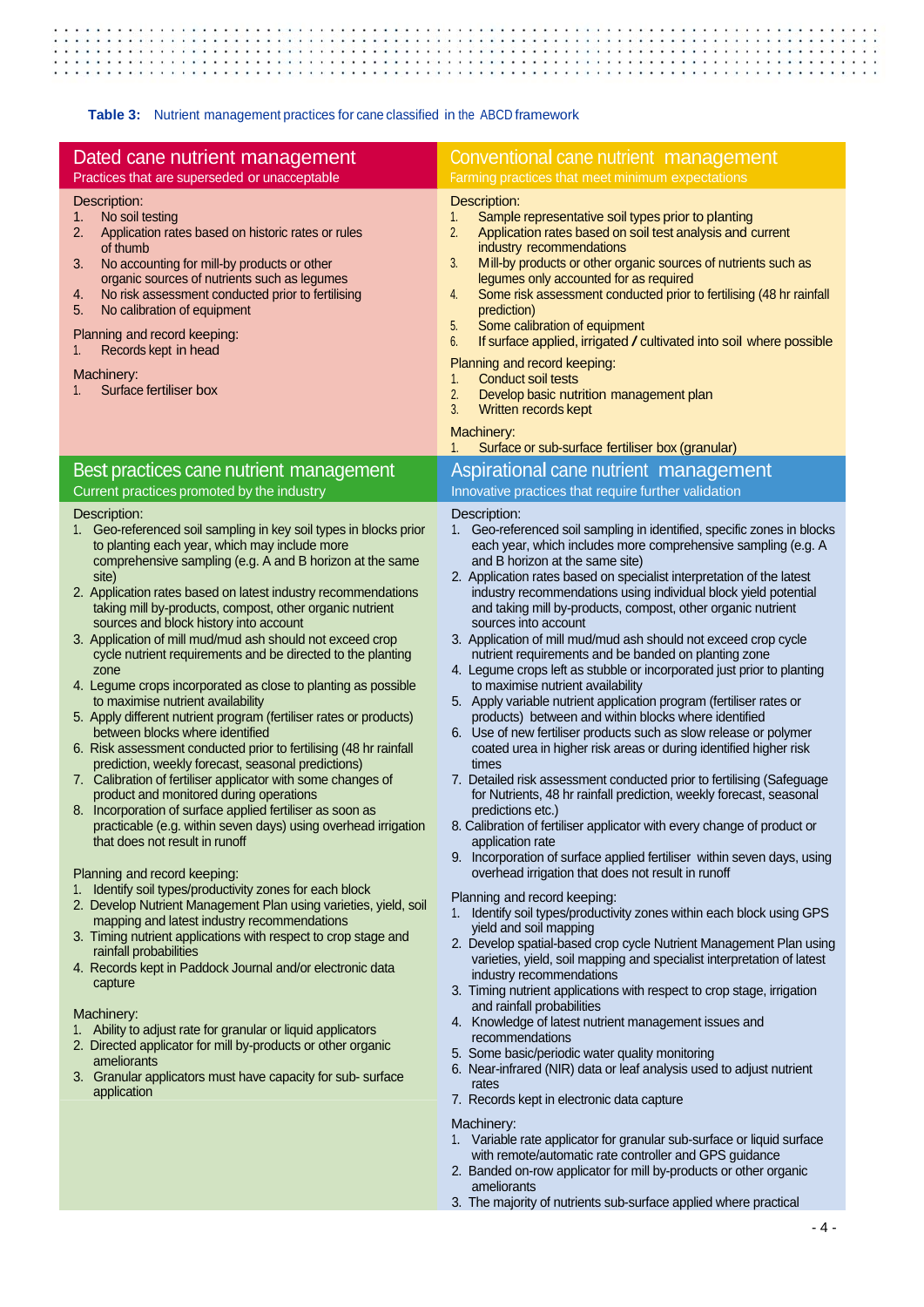$\mathbb{R}^n$  $\vdots$ . . . ×  $\cdot$  .  $\cdot$   $\cdot$  $\sim$  $\sim$  $\overline{a}$  $\overline{\phantom{a}}$  $\mathbf{r}$ ÷. ÷,  $\overline{a}$ 

#### **Table 4:** Chemical management practices for cane classified in the ABCD framework

| Dated cane chemical management<br>Practices that are superseded or unacceptable                                                                                                                                                                                                                                                                                                                                                                                                                                                                                                                                                                                                                                                                                                                                                                                                                                                                                                                                                                                                                                                                                                                                                                                                                                                                                                                                                                                                                                                                                                                                                                                                                                                                                                                                                                                                                                                                                                                                                                                                                                                                                                                                                                                                                                               | Conventional cane chemical management<br>Farming practices that meet minimum expectations                                                                                                                                                                                                                                                                                                                                                                                                                                                                                                                                                                                                                                                                                                                                                                                                                                                                                                                                                                                                                                                                                                                                                                                                                                                                                                                                                                                                                                                                                                                                                                                                                                                                                                                                                                                                                                                                                                                                                                                                                                                             |
|-------------------------------------------------------------------------------------------------------------------------------------------------------------------------------------------------------------------------------------------------------------------------------------------------------------------------------------------------------------------------------------------------------------------------------------------------------------------------------------------------------------------------------------------------------------------------------------------------------------------------------------------------------------------------------------------------------------------------------------------------------------------------------------------------------------------------------------------------------------------------------------------------------------------------------------------------------------------------------------------------------------------------------------------------------------------------------------------------------------------------------------------------------------------------------------------------------------------------------------------------------------------------------------------------------------------------------------------------------------------------------------------------------------------------------------------------------------------------------------------------------------------------------------------------------------------------------------------------------------------------------------------------------------------------------------------------------------------------------------------------------------------------------------------------------------------------------------------------------------------------------------------------------------------------------------------------------------------------------------------------------------------------------------------------------------------------------------------------------------------------------------------------------------------------------------------------------------------------------------------------------------------------------------------------------------------------------|-------------------------------------------------------------------------------------------------------------------------------------------------------------------------------------------------------------------------------------------------------------------------------------------------------------------------------------------------------------------------------------------------------------------------------------------------------------------------------------------------------------------------------------------------------------------------------------------------------------------------------------------------------------------------------------------------------------------------------------------------------------------------------------------------------------------------------------------------------------------------------------------------------------------------------------------------------------------------------------------------------------------------------------------------------------------------------------------------------------------------------------------------------------------------------------------------------------------------------------------------------------------------------------------------------------------------------------------------------------------------------------------------------------------------------------------------------------------------------------------------------------------------------------------------------------------------------------------------------------------------------------------------------------------------------------------------------------------------------------------------------------------------------------------------------------------------------------------------------------------------------------------------------------------------------------------------------------------------------------------------------------------------------------------------------------------------------------------------------------------------------------------------------|
| Description:<br>1. One herbicide strategy for the whole farm based on historic<br>application rates or rules of thumb<br>2. Often uses maximum label rate residual and knockdown<br>products, irrespective of weed pressure.<br>3. No calibration of spraying equipment<br>4. No risk assessment conducted before spraying<br>Planning and record keeping:<br>Records kept in head<br>1.<br>Machinery:<br>1. Standard spray rig, with conventional nozzles                                                                                                                                                                                                                                                                                                                                                                                                                                                                                                                                                                                                                                                                                                                                                                                                                                                                                                                                                                                                                                                                                                                                                                                                                                                                                                                                                                                                                                                                                                                                                                                                                                                                                                                                                                                                                                                                    | Description:<br>One or two herbicide strategies for the whole farm<br>1.<br>2.<br>Uses residual and /or knockdowns at rates appropriate<br>to weed pressure.<br>3.<br>Calibration of spray equipment conducted regularly<br>Some risk assessment conducted prior to spraying (48<br>4.<br>hr rainfall prediction, wind speed and direction)<br>Planning and record keeping:<br>Meet legislative requirements and minimum<br>1.<br>accreditation and competency standards for chemical<br>storage, application and disposal<br>2.<br>Develop basic Herbicide Management Plan<br>3.<br>Keep material safety data sheets (MSDS)<br>4.<br>Written records kept<br>Machinery:<br>Standard spray rigs, with a range of nozzles for various<br>1.<br>application tasks                                                                                                                                                                                                                                                                                                                                                                                                                                                                                                                                                                                                                                                                                                                                                                                                                                                                                                                                                                                                                                                                                                                                                                                                                                                                                                                                                                                       |
| Best practices cane chemical management                                                                                                                                                                                                                                                                                                                                                                                                                                                                                                                                                                                                                                                                                                                                                                                                                                                                                                                                                                                                                                                                                                                                                                                                                                                                                                                                                                                                                                                                                                                                                                                                                                                                                                                                                                                                                                                                                                                                                                                                                                                                                                                                                                                                                                                                                       | Aspirational cane chemical management                                                                                                                                                                                                                                                                                                                                                                                                                                                                                                                                                                                                                                                                                                                                                                                                                                                                                                                                                                                                                                                                                                                                                                                                                                                                                                                                                                                                                                                                                                                                                                                                                                                                                                                                                                                                                                                                                                                                                                                                                                                                                                                 |
| Current practices promoted by the industry<br>Description:<br>1. A focus on good weed control in fallow and plant cane to ensure<br>minimal herbicide in ratoon stages<br>2. Implementation of new application technology for improved<br>placement (banded/directed spray) and timing (low drift nozzles, high<br>rise equipment etc.) allowing a number of herbicide strategies across<br>the farm.<br>3. Efficient use of pre-emergents to reduce overall chemical application.<br>4. Calibration of spray equipment conducted before every changes of<br>product or nozzle type<br>5. Knockdown herbicides replace residual herbicides where practical<br>such as in the inter-row.<br>6. Residual herbicides used where weed species and pressure<br>demands it and incorporated as soon as practicable after application.<br>7. Risk assessment conducted prior to spraying (48 hr rainfall<br>prediction, wind speed and direction, weekly forecast, seasonal<br>predictions)<br>8. Change herbicide strategy between blocks where identified<br>Planning and record keeping:<br>Identify - weed types/pressure, soil types and productivity zones for<br>each block<br>2. Develop herbicide management plan using weed pressure, soil types,<br>crop stage, yield mapping and appropriate chemicals.<br>3. Timing chemical applications with respect to crop stage, irrigation and<br>rainfall probabilities<br>4. Maintain some knowledge of latest chemical management issues<br>and recommendations<br>5. Some monitoring of weed pressure<br>6. Meet legislative requirements and maintain minimum accreditation<br>and competency standards for chemical storage, application and<br>disposal<br>7. Adjust herbicide strategy during crop cycle if required<br>8. Records kept in Paddock Journal and or electronic data capture<br>Machinery:<br>1. Standard and/or modified spray rigs, with a suitable range of<br>appropriate nozzles (low drift, air injected etc.) for various application<br>tasks, an ability to do some banded or directed spraying and a<br>manual rate controller.<br>2. Shielded sprayers and/or high clearance spray equipment for<br>applying knockdown chemicals in the inter-row or at out of hand<br>stage<br>3. Multiple tanks for spraying different chemicals simultaneously | Innovative practices that require further validation<br>Description:<br>1-4. Same as B class<br>Knockdown herbicides replace residual herbicides in the<br>5.<br>inter-row and also where practical (residual herbicides<br>only used where weed species and pressure demands it)<br>within blocks.<br>6. Detailed risk assessment conducted prior to spraying (48<br>hr rainfall prediction, wind speed and direction, weekly<br>forecast, seasonal predictions, Safeguage for Pesticide)<br>7. Change herbicide strategies within blocks where identified<br>(e.g. weed pressure on row ends; patches of<br>weeds/vines; turning nozzles on/off)<br>Planning and record keeping:<br>Identify - weed types/pressure, pests and diseases, soil<br>1.<br>types and productivity zones within each block using<br>GPS yield and soil mapping. Weed survey of blocks.<br>2. Develop spatial based Herbicide Management Plan using<br>weed pressure, soil types, crop stage, yield mapping,<br>appropriate chemicals and IWM principles<br>3. Timing chemical applications with respect to crop stage,<br>irrigation and rainfall probabilities<br>4. Maintain detailed knowledge of latest chemical<br>management issues and recommendations<br>5. Regular monitoring of weed pressure<br>6. Meet legislative requirements and maintain minimum<br>accreditation and competency standards for chemical<br>storage, application and disposal<br>7. Adjust herbicide strategy for next year if required<br>8. Records kept in electronic data capture (e.g. rate<br>controller)<br>Machinery:<br>1. Modified spray rigs, with a wide range of appropriate<br>nozzles (low drift, air injected etc.) for various application<br>tasks, an ability to do all banded or directed spraying and<br>a remote / automatic variable rate controller with GPS<br>guidance.<br>2. Shielded sprayers and/or high clearance spray<br>equipment for applying knockdown chemicals in the inter-<br>row or at out of hand stage<br>3. Automated boom height control<br>4. Weed scanner / sensing equipment<br>5. Multiple tanks for spraying different chemicals or other |
|                                                                                                                                                                                                                                                                                                                                                                                                                                                                                                                                                                                                                                                                                                                                                                                                                                                                                                                                                                                                                                                                                                                                                                                                                                                                                                                                                                                                                                                                                                                                                                                                                                                                                                                                                                                                                                                                                                                                                                                                                                                                                                                                                                                                                                                                                                                               | operation such as chemical injection                                                                                                                                                                                                                                                                                                                                                                                                                                                                                                                                                                                                                                                                                                                                                                                                                                                                                                                                                                                                                                                                                                                                                                                                                                                                                                                                                                                                                                                                                                                                                                                                                                                                                                                                                                                                                                                                                                                                                                                                                                                                                                                  |
|                                                                                                                                                                                                                                                                                                                                                                                                                                                                                                                                                                                                                                                                                                                                                                                                                                                                                                                                                                                                                                                                                                                                                                                                                                                                                                                                                                                                                                                                                                                                                                                                                                                                                                                                                                                                                                                                                                                                                                                                                                                                                                                                                                                                                                                                                                                               | - 5 -                                                                                                                                                                                                                                                                                                                                                                                                                                                                                                                                                                                                                                                                                                                                                                                                                                                                                                                                                                                                                                                                                                                                                                                                                                                                                                                                                                                                                                                                                                                                                                                                                                                                                                                                                                                                                                                                                                                                                                                                                                                                                                                                                 |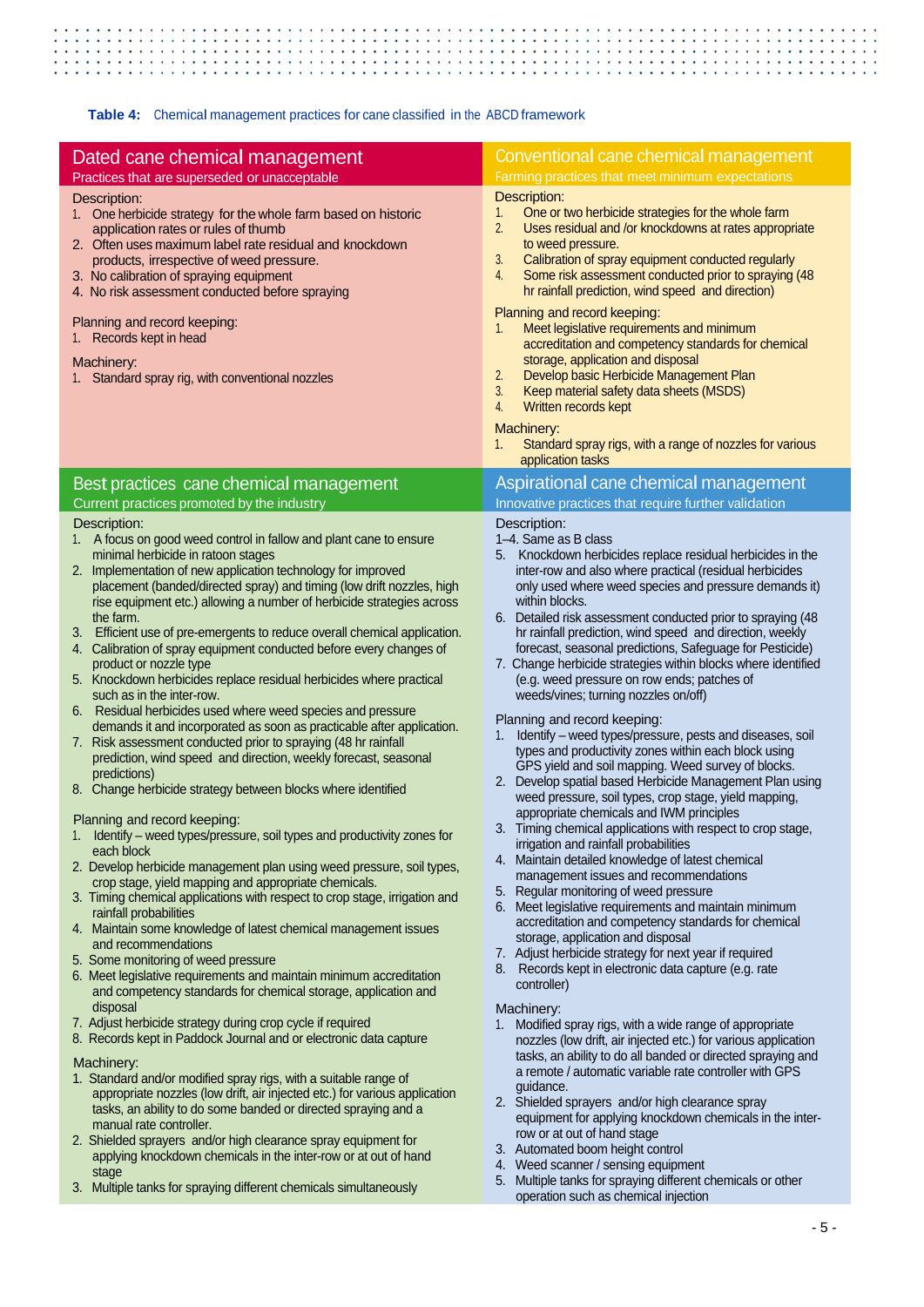**HHHHHH**  $\ddot{\phantom{0}}$  $\overline{\phantom{a}}$  $\ddot{\phantom{a}}$  $\ddot{\phantom{0}}$  $\cdot$  $\ddot{\phantom{a}}$  $\mathbb{R}$  :  $\vdots$ :  $\vdots$  $\ddot{\cdot}$ ţ  $\vdots$ ::::: ÷.

**Table 5:** Water management practices for cane classified in the ABCD framework

| Dated cane water management                                                                                                                                                                                                                                                                                                                                                                                                                                                                                                                                                                                                                                                                                                                                                                                                                                                                                                            | Conventional cane water management                                                                                                                                                                                                                                                                                                                                                                                                                                                                                                                                                                                                                                                                                                                                                                                                                                                                                                                                                                                                           |
|----------------------------------------------------------------------------------------------------------------------------------------------------------------------------------------------------------------------------------------------------------------------------------------------------------------------------------------------------------------------------------------------------------------------------------------------------------------------------------------------------------------------------------------------------------------------------------------------------------------------------------------------------------------------------------------------------------------------------------------------------------------------------------------------------------------------------------------------------------------------------------------------------------------------------------------|----------------------------------------------------------------------------------------------------------------------------------------------------------------------------------------------------------------------------------------------------------------------------------------------------------------------------------------------------------------------------------------------------------------------------------------------------------------------------------------------------------------------------------------------------------------------------------------------------------------------------------------------------------------------------------------------------------------------------------------------------------------------------------------------------------------------------------------------------------------------------------------------------------------------------------------------------------------------------------------------------------------------------------------------|
| Practices that are superseded or unacceptable                                                                                                                                                                                                                                                                                                                                                                                                                                                                                                                                                                                                                                                                                                                                                                                                                                                                                          | Farming practices that meet minimum expectations                                                                                                                                                                                                                                                                                                                                                                                                                                                                                                                                                                                                                                                                                                                                                                                                                                                                                                                                                                                             |
| Description:<br>1. No scheduling tools utilised<br>2. Irrigations based on gut feel<br>3. Basic drainage considered in original farm layout<br>Irrigation application:<br>1. Application amount unknown<br>2. No consideration of matching nozzles to pump<br>Planning and record keeping:<br>1. No recording or planning                                                                                                                                                                                                                                                                                                                                                                                                                                                                                                                                                                                                              | Description:<br>1. Scheduling based on visual checks<br>2. General knowledge of local rainfall history<br>3. Irrigation strategy based on length of cycle to get around farm<br>and/or prioritised on crop cycle (e.g. plant cane, 1st ratoon over<br>5th ratoon)<br>3. Irrigation strategy sometimes matched to water availability<br>4. Irrigation systems may not match soil and topography<br>5. Existing farm layout and infrastructure considers drainage -<br>laser levelling<br>Irrigation application:<br>1. Based on experience<br>2. Amount often unknown, loosely determined by pump meter<br>reading/time/ha<br>3. No efficiency checks conducted on equipment<br>4. May change nozzles to match pump size and pressure<br>5. Some consideration due to soil type - mainly textural<br>6. Consideration to land formation and slope<br>7. Limited water quality testing conducted on some irrigation water<br>sources<br>Planning and record keeping:                                                                           |
|                                                                                                                                                                                                                                                                                                                                                                                                                                                                                                                                                                                                                                                                                                                                                                                                                                                                                                                                        | 1. Records, including water meter readings kept in diary<br>2. Basic understanding of soil moisture characteristics - based on<br>texture rather than determined PAWC<br>3. Costs - energy (e.g. weekend tariffs)<br>4. Planning based on verification of meter readings, not measured<br>system outputs<br>5. Planning based on productivity potential                                                                                                                                                                                                                                                                                                                                                                                                                                                                                                                                                                                                                                                                                      |
| Best practices cane water management                                                                                                                                                                                                                                                                                                                                                                                                                                                                                                                                                                                                                                                                                                                                                                                                                                                                                                   | Aspirational cane water management                                                                                                                                                                                                                                                                                                                                                                                                                                                                                                                                                                                                                                                                                                                                                                                                                                                                                                                                                                                                           |
| Current practices promoted by the industry                                                                                                                                                                                                                                                                                                                                                                                                                                                                                                                                                                                                                                                                                                                                                                                                                                                                                             | Innovative practices that require further validation                                                                                                                                                                                                                                                                                                                                                                                                                                                                                                                                                                                                                                                                                                                                                                                                                                                                                                                                                                                         |
|                                                                                                                                                                                                                                                                                                                                                                                                                                                                                                                                                                                                                                                                                                                                                                                                                                                                                                                                        |                                                                                                                                                                                                                                                                                                                                                                                                                                                                                                                                                                                                                                                                                                                                                                                                                                                                                                                                                                                                                                              |
| Description:<br>1. Scheduling tools used manually on main soil type or<br>limiting soil type<br>2. Weather forecasting models used<br>3. Irrigation strategy developed for each crop year<br>4. Irrigation strategy based on crop growth requirements<br>and matched to water availability<br>5. Irrigation strategy includes the incorporation of the<br>majority of nutrient and chemical applications where<br>possible<br>6. Irrigation systems match soil and topography<br>7. Existing farm layout and infrastructure considers<br>drainage - laser levelling<br>8. Storm water storages / sediment traps part of drainage<br>system<br>Irrigation application:<br>1. System efficiency checks conducted annually<br>2. Application amount matched to soil plant available water<br>capacity (PAWC), infiltration rate and crop stage<br>3. Water quality testing conducted on some sources of<br>irrigation water such as bores | Description:<br>1. Scheduling tools utilised with some level of automation<br>2. Scheduling tools located based on block/management units<br>or specific soil types<br>3. Weather forecasting models used<br>4. Irrigation strategy developed for each crop year<br>5. Irrigation strategy based on crop growth requirements and<br>matched to water availability<br>6. Irrigation strategy includes the incorporation of the all nutrient<br>and chemical applications where possible<br>7. Irrigation systems match soil and topography<br>8. Use of low pressure overhead and trickle irrigation systems<br>9. Possible use of fertigation technology through irrigation<br>equipment<br>10. Comprehensive drainage plan considering all farm drainage<br>points<br>11. Storm water storages / sediment traps part of drainage<br>system<br>Irrigation application:<br>1. System efficiency checks conducted annually<br>2. Application amount matched to soil plant available water<br>capacity (PAWC), infiltration rate and crop stage |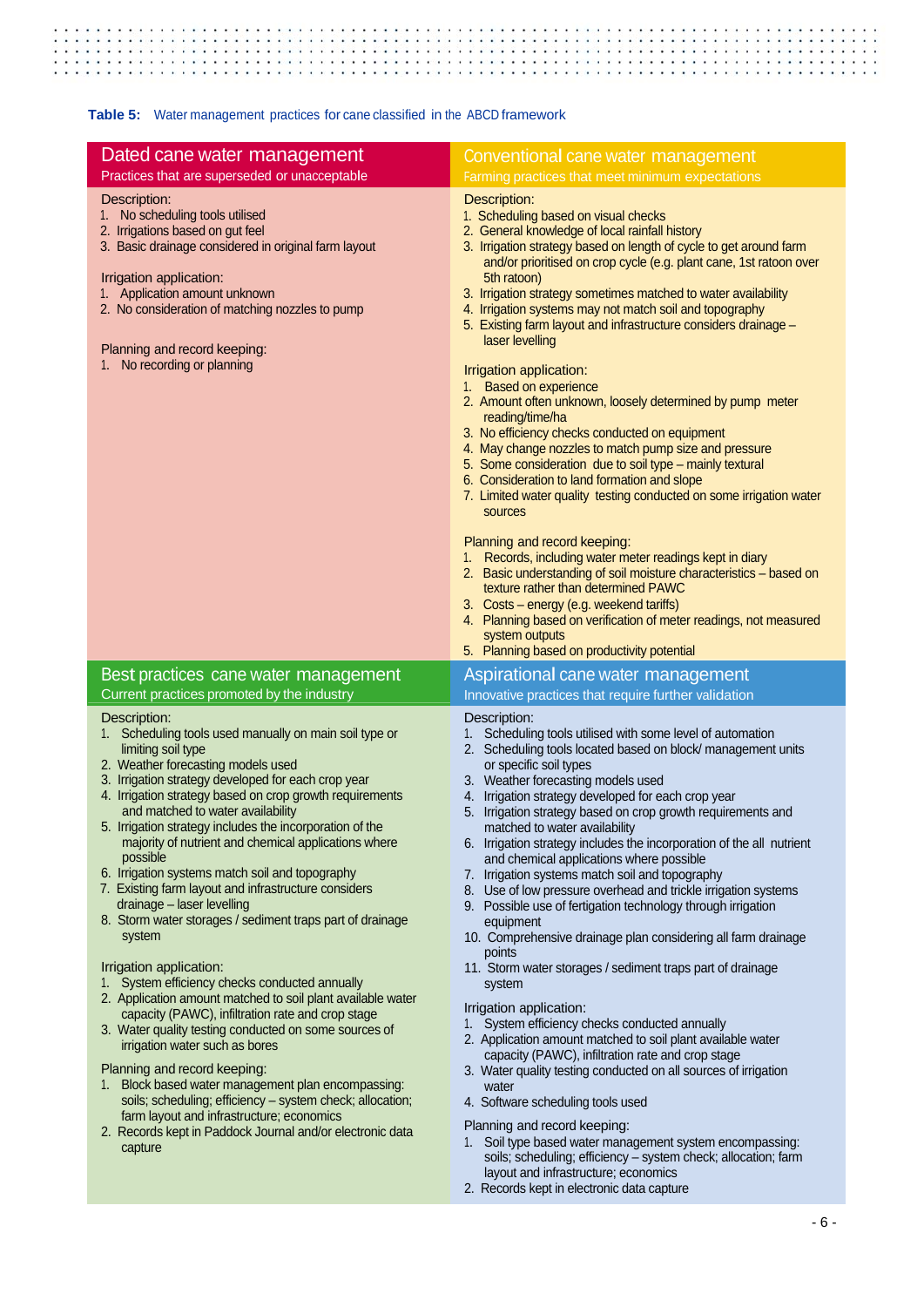In March 2008, SYDJV and the FutureCane team identified harvesting as one of two major impediments to the adoption of the 'improved' farming system. Harvesting contractors must be able to directly access incentive money to facilitate adoption of technical equipment, machinery modifications and operating

practices which are necessary to enable growers to change practices and extract the full benefits of the ''improved farming system.' As cane harvesting management progresses to B and A class there is increasing precision in management of harvesting practices.

#### **Table 6:** Harvesting management practices for cane classified in the ABCD framework

| Dated cane harvesting management                                                                                                                                                                                                                                                                                                                                                                                                                                                                                                                                                                                                       | <b>Conventional cane harvesting management</b>                                                                                                                                                                                                                                                                                                                                                                                                                                                                                                                                                                     |
|----------------------------------------------------------------------------------------------------------------------------------------------------------------------------------------------------------------------------------------------------------------------------------------------------------------------------------------------------------------------------------------------------------------------------------------------------------------------------------------------------------------------------------------------------------------------------------------------------------------------------------------|--------------------------------------------------------------------------------------------------------------------------------------------------------------------------------------------------------------------------------------------------------------------------------------------------------------------------------------------------------------------------------------------------------------------------------------------------------------------------------------------------------------------------------------------------------------------------------------------------------------------|
| Practices that are superseded or unacceptable                                                                                                                                                                                                                                                                                                                                                                                                                                                                                                                                                                                          | Farming practices that meet minimum expectations                                                                                                                                                                                                                                                                                                                                                                                                                                                                                                                                                                   |
| Description:                                                                                                                                                                                                                                                                                                                                                                                                                                                                                                                                                                                                                           | Description:                                                                                                                                                                                                                                                                                                                                                                                                                                                                                                                                                                                                       |
| 1. Inefficient farm layout: short rows, narrow and rough                                                                                                                                                                                                                                                                                                                                                                                                                                                                                                                                                                               | 1. Some consideration given to improving efficiency of farm                                                                                                                                                                                                                                                                                                                                                                                                                                                                                                                                                        |
| headlands common & no ability to harvest through blocks                                                                                                                                                                                                                                                                                                                                                                                                                                                                                                                                                                                | layout for harvesting & harvesting through blocks is                                                                                                                                                                                                                                                                                                                                                                                                                                                                                                                                                               |
| Planning and record keeping:                                                                                                                                                                                                                                                                                                                                                                                                                                                                                                                                                                                                           | practiced                                                                                                                                                                                                                                                                                                                                                                                                                                                                                                                                                                                                          |
| Records kept in head                                                                                                                                                                                                                                                                                                                                                                                                                                                                                                                                                                                                                   | Planning and record keeping:                                                                                                                                                                                                                                                                                                                                                                                                                                                                                                                                                                                       |
| 1.                                                                                                                                                                                                                                                                                                                                                                                                                                                                                                                                                                                                                                     | 1. Some written recording                                                                                                                                                                                                                                                                                                                                                                                                                                                                                                                                                                                          |
| 2. Minimal communication between grower and contractor                                                                                                                                                                                                                                                                                                                                                                                                                                                                                                                                                                                 | 2. Verbal harvest plan agreement between grower &                                                                                                                                                                                                                                                                                                                                                                                                                                                                                                                                                                  |
| 3. No reference to mill cane quality reports by grower                                                                                                                                                                                                                                                                                                                                                                                                                                                                                                                                                                                 | contractor pre-crushing                                                                                                                                                                                                                                                                                                                                                                                                                                                                                                                                                                                            |
| Machinery, capital works actions:                                                                                                                                                                                                                                                                                                                                                                                                                                                                                                                                                                                                      | 3. Some reference to mill cane quality reports by grower                                                                                                                                                                                                                                                                                                                                                                                                                                                                                                                                                           |
| Standard harvester with no means of adjustment to meet                                                                                                                                                                                                                                                                                                                                                                                                                                                                                                                                                                                 | Machinery, capital works actions:                                                                                                                                                                                                                                                                                                                                                                                                                                                                                                                                                                                  |
| $1_{-}$                                                                                                                                                                                                                                                                                                                                                                                                                                                                                                                                                                                                                                | Some improved modifications to harvester                                                                                                                                                                                                                                                                                                                                                                                                                                                                                                                                                                           |
| harvesting best practice                                                                                                                                                                                                                                                                                                                                                                                                                                                                                                                                                                                                               | 1.                                                                                                                                                                                                                                                                                                                                                                                                                                                                                                                                                                                                                 |
| Best practices cane harvesting management                                                                                                                                                                                                                                                                                                                                                                                                                                                                                                                                                                                              | <b>Aspirational cane harvesting management</b>                                                                                                                                                                                                                                                                                                                                                                                                                                                                                                                                                                     |
| Current practices promoted by the industry                                                                                                                                                                                                                                                                                                                                                                                                                                                                                                                                                                                             | Innovative practices that require further validation                                                                                                                                                                                                                                                                                                                                                                                                                                                                                                                                                               |
| Description:                                                                                                                                                                                                                                                                                                                                                                                                                                                                                                                                                                                                                           | Description:                                                                                                                                                                                                                                                                                                                                                                                                                                                                                                                                                                                                       |
| Farm layout suitable for efficient harvesting                                                                                                                                                                                                                                                                                                                                                                                                                                                                                                                                                                                          | Farm layout optimised for efficient harvesting                                                                                                                                                                                                                                                                                                                                                                                                                                                                                                                                                                     |
| Planning and record keeping:<br>Development of harvest management plan between farmer<br>$1_{-}$<br>and contractor (includes written contract and<br>price<br>agreement)<br>2. Records kept in Paddock Journal and/or electronic data<br>capture<br>3. Access to harvester performance reports at a block level<br>Capital works/landscape actions:<br>Installation of GPS tracking devices onto harvesters<br>1.<br>2. Harvester front modifications and elevator<br>extensions, to match row spacing<br>3. Roller train optimisation and correct matching to choppers<br>4. Accurate consignment of bins to match harvester position | Planning and record keeping:<br>As per B<br>1.<br>2. Records kept in electronic data capture<br>3. Access harvester performance reports and yield maps at a<br>block level and use to make better farm layout and<br>harvesting decisions.<br>Capital works/landscape actions:<br>1. Harvester and haul out utilising GPS guidance<br>equipment plus harvester yield monitor<br>2. Automatic base cutter height control<br>3. Roller train optimisation and correct matching to choppers<br>4. Automatic primary extractor fan speed control linked to<br>harvester pour rate<br>5. Electronic consignment of bins |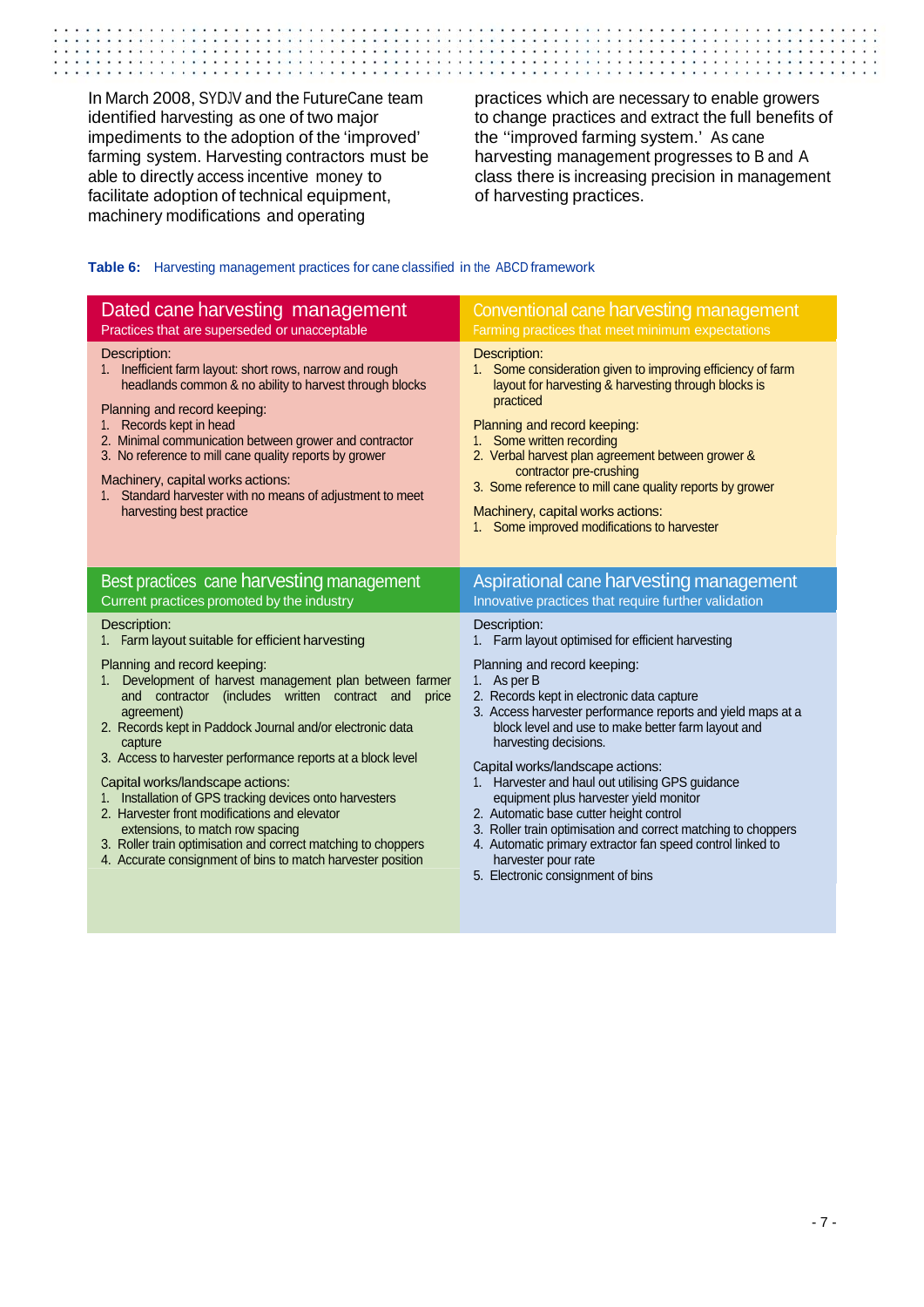As cane workplace health, safety and environmental management progresses to B and A class there is increasing precision in management of workplace health, safety and environmental processes.

**Table 7:** Workplace health and safety management practices for cane classified in the ABCD framework

| Dated cane WHS management                                                                                                                                                                                                                                                                                  | <b>Conventional cane WHS management</b>                                                                                                                                                                                                                                       |
|------------------------------------------------------------------------------------------------------------------------------------------------------------------------------------------------------------------------------------------------------------------------------------------------------------|-------------------------------------------------------------------------------------------------------------------------------------------------------------------------------------------------------------------------------------------------------------------------------|
| Practices that are superseded or unacceptable                                                                                                                                                                                                                                                              | Farming practices that meet minimum expectations                                                                                                                                                                                                                              |
| Planning and record keeping:<br>Little or no training provided<br>No policies<br>2.<br><b>Minimal inductions</b><br>3.<br>Minimum understanding of WH&S<br>4.<br>No record keeping<br>5.<br>Little or no hazard identification and risk management<br>6.<br>7. Lack of personal protective equipment (PPE) | Planning and record keeping:<br>Basic understanding of WH&S<br>Conducts mental risk assessments<br>Provides verbal warning and instructions<br>3.<br><b>Provides basic inductions</b><br>4.<br>No formal records kept<br><b>Basic PPE</b><br>6.<br>Basic emergency procedures |
| Best practices cane WHS management                                                                                                                                                                                                                                                                         | Aspirational cane WHS management                                                                                                                                                                                                                                              |
| Current practices promoted by the industry                                                                                                                                                                                                                                                                 | Innovative practices that require further validation                                                                                                                                                                                                                          |
| Planning and record keeping:                                                                                                                                                                                                                                                                               | Planning and record keeping:                                                                                                                                                                                                                                                  |
| <b>Generic WH&amp;S Policies</b>                                                                                                                                                                                                                                                                           | <b>Formal Inductions</b>                                                                                                                                                                                                                                                      |
| 2. Written risk management procedures                                                                                                                                                                                                                                                                      | Training in risk management/assessment                                                                                                                                                                                                                                        |
| Basic written warnings and policies                                                                                                                                                                                                                                                                        | <b>Hazard Identification</b>                                                                                                                                                                                                                                                  |
| 3.                                                                                                                                                                                                                                                                                                         | $3_{-}$                                                                                                                                                                                                                                                                       |
| Provides relevant safe equipment                                                                                                                                                                                                                                                                           | Formal policies/procedures                                                                                                                                                                                                                                                    |
| 4.                                                                                                                                                                                                                                                                                                         | 4.                                                                                                                                                                                                                                                                            |
| Basic record keeping                                                                                                                                                                                                                                                                                       | Follow up and review of policies and procedures                                                                                                                                                                                                                               |
| 5.                                                                                                                                                                                                                                                                                                         | 5.                                                                                                                                                                                                                                                                            |
| Basic review of policies and procedures                                                                                                                                                                                                                                                                    | Detailed record keeping                                                                                                                                                                                                                                                       |
| 6.                                                                                                                                                                                                                                                                                                         | 6.                                                                                                                                                                                                                                                                            |
| <b>Basic written inductions</b>                                                                                                                                                                                                                                                                            | Detailed knowledge of WH&S Policies                                                                                                                                                                                                                                           |
| 7.                                                                                                                                                                                                                                                                                                         | 7.                                                                                                                                                                                                                                                                            |
| 8. Feed back                                                                                                                                                                                                                                                                                               | Detailed emergency procedures                                                                                                                                                                                                                                                 |
| <b>Emergency procedures (First Aid)</b>                                                                                                                                                                                                                                                                    | 8.                                                                                                                                                                                                                                                                            |
| 9.                                                                                                                                                                                                                                                                                                         | As for point 10 'B' class                                                                                                                                                                                                                                                     |
| 10. Sign off on induction, etc. by employee/s                                                                                                                                                                                                                                                              | 9.                                                                                                                                                                                                                                                                            |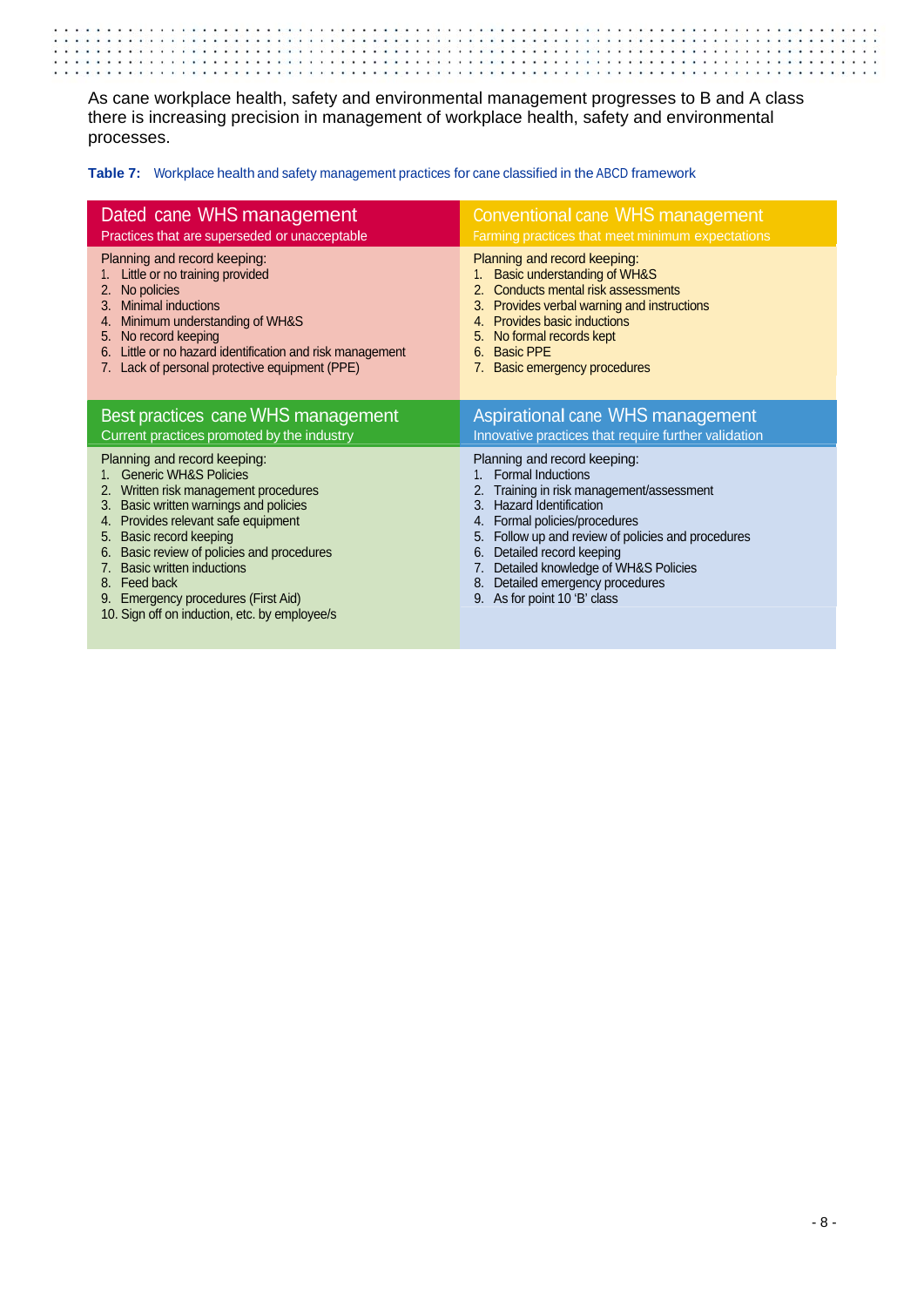$\ddot{\phantom{1}}$ 

**Table 8:** Business/financial management practices for cane classified in the ABCD framework

| Dated cane business/financial<br>management                                                                                                                                                                                                                                                                                                                                                                                                                                                                                                                                                                                                                                                                 | <b>Conventional cane business/financial</b><br>management                                                                                                                                                                                                                                                                                                                                                                                                                                                                                                                                                                                                                                                                                                                                                                                                                                                                            |
|-------------------------------------------------------------------------------------------------------------------------------------------------------------------------------------------------------------------------------------------------------------------------------------------------------------------------------------------------------------------------------------------------------------------------------------------------------------------------------------------------------------------------------------------------------------------------------------------------------------------------------------------------------------------------------------------------------------|--------------------------------------------------------------------------------------------------------------------------------------------------------------------------------------------------------------------------------------------------------------------------------------------------------------------------------------------------------------------------------------------------------------------------------------------------------------------------------------------------------------------------------------------------------------------------------------------------------------------------------------------------------------------------------------------------------------------------------------------------------------------------------------------------------------------------------------------------------------------------------------------------------------------------------------|
| Practices that are superseded or unacceptable                                                                                                                                                                                                                                                                                                                                                                                                                                                                                                                                                                                                                                                               | Farming practices that meet minimum expectations                                                                                                                                                                                                                                                                                                                                                                                                                                                                                                                                                                                                                                                                                                                                                                                                                                                                                     |
| Description:<br>1. Ensure all financial information is provided to an accountant for<br>compilation<br>2. No formal Budgets are written<br>3. No formal Business Plans are written<br>4. Marketing is left to the Mill and Queensland Sugar Limited (QSL)                                                                                                                                                                                                                                                                                                                                                                                                                                                   | Description:<br>1. BAS completed quarterly then (maybe) checked by an accountant<br>2. Budgets and economic analysis completed<br>3. Skills training identified and hand written paddock journals<br>4. Awareness of mill pricing system, minimal usage<br>Financial records:                                                                                                                                                                                                                                                                                                                                                                                                                                                                                                                                                                                                                                                        |
| Financial records:<br>1. Invoices and Receipts kept together<br>2. Fuel dockets kept separately<br>3. Wages documented                                                                                                                                                                                                                                                                                                                                                                                                                                                                                                                                                                                      | 1. Recording payments/receipts in a computerised cashbook<br>2. Books of prime entry<br>3. Quarterly entry of data (BAS; fuel rebate)<br>4. Financial analysis completed & discuss with accountant                                                                                                                                                                                                                                                                                                                                                                                                                                                                                                                                                                                                                                                                                                                                   |
| 4. Basic financial analysis from Bank Statements<br>5. Discuss with Bank Manager when necessary                                                                                                                                                                                                                                                                                                                                                                                                                                                                                                                                                                                                             | <b>Budgets:</b><br>1. Annual operational and capital budgets developed<br>2. Year on year comparison                                                                                                                                                                                                                                                                                                                                                                                                                                                                                                                                                                                                                                                                                                                                                                                                                                 |
| Budgets:<br>1. Basic opportunity analysis<br>2. Basic GM cost analysis                                                                                                                                                                                                                                                                                                                                                                                                                                                                                                                                                                                                                                      | 3. Economic analysis of whole farm gross margin<br>4. Annual farm budget compared to actuals<br>5. Basic machinery costs analysed<br>6. Opportunity cost analysis when necessary                                                                                                                                                                                                                                                                                                                                                                                                                                                                                                                                                                                                                                                                                                                                                     |
| Business plans:<br>1. Basic planning<br>2. No succession planning or benchmarking<br>Marketing:                                                                                                                                                                                                                                                                                                                                                                                                                                                                                                                                                                                                             | <b>Business plans:</b><br>1. No formal annual strategic plan<br>2. No succession planning<br>3. Basic benchmarking - accountant developed using their client base                                                                                                                                                                                                                                                                                                                                                                                                                                                                                                                                                                                                                                                                                                                                                                    |
| 1. No marketing strategy - left to the mill and/or QSL                                                                                                                                                                                                                                                                                                                                                                                                                                                                                                                                                                                                                                                      | Marketing:<br>1. No formal marketing strategy - left to the mill and/or QSL                                                                                                                                                                                                                                                                                                                                                                                                                                                                                                                                                                                                                                                                                                                                                                                                                                                          |
| Best practices cane business/financial<br>management<br>Current practices promoted by the industry                                                                                                                                                                                                                                                                                                                                                                                                                                                                                                                                                                                                          | Aspirational cane business/financial<br>management<br>Innovative practices that require further validation                                                                                                                                                                                                                                                                                                                                                                                                                                                                                                                                                                                                                                                                                                                                                                                                                           |
| Description:<br>1. BAS completed quarterly on computer system<br>2. Budgets and cost centre analysis completed monthly<br>3. Strategic business planning undertaken and computerised<br>4. Formal marketing strategy<br>Financial records:<br>1. Detailed monthly entries into computerised recording system<br>using basic cost centres (MYOB etc)<br>2. Monthly reporting and financial analysis<br>actual statement of position annually<br>4. As C class<br>Budgets:<br>1. As C class<br>2. All budgets computerised living documents personally developed<br>and reviewed<br>3. monthly Cost centre specific budgeting<br>4. Detailed machinery costing computerised and analysed at least<br>annually | Description:<br>1. Record changes to asset values annually<br>2. Detailed ratio analysis<br>3. Management plans updated regularly<br>4. Economic analysis of spatial/paddock gross margins<br>5. Marketing own product<br>Financial records:<br>1. Detailed entry using comprehensive cost centres to assist analysis<br>2. Monthly computerised entry and reports<br>3. Update machinery and other asset values plus liabilities to develor 3. Development and analysis of changes in statement of position at least<br>annually<br>4. Financial and performance analysis discussed with competent business<br>advisor/consultant (this maybe your accountant)<br>Budgets:<br>1. As B class<br>2. Detailed ratio analysis (e.g. use of FEAT or similar tool<br>3. Benchmarking/accountants group and proactive farmer group<br>4. Cost centre analysis<br>5. Monthly budget comparison to cost centres. Various partial budgets for |
| Business plans:<br>1. Strategic business planning training and plan developed<br>2. Succession planning training and plan written<br>3. Benchmarking<br>4. Skills training plan (FEAT etc)<br>5. Land and water management plan completed (with water quality<br>information continuously updated)<br>6. Economic analysis                                                                                                                                                                                                                                                                                                                                                                                  | economic analysis<br>Business plans:<br>1. As B class<br>2. Detailed succession plan regularly updated and implemented<br>3. Strategic plan and risk analysis updated annually<br>4. Land & water management plan updated quarterly                                                                                                                                                                                                                                                                                                                                                                                                                                                                                                                                                                                                                                                                                                  |
| 7. Paddock journals computerised and added into nutrient; soil and<br>chemical management plans                                                                                                                                                                                                                                                                                                                                                                                                                                                                                                                                                                                                             | 5. Skills training regularly for management and staff<br>6. Economic analysis of spatial/paddock gross margins<br>7. Sensitivity analysis (risk)                                                                                                                                                                                                                                                                                                                                                                                                                                                                                                                                                                                                                                                                                                                                                                                     |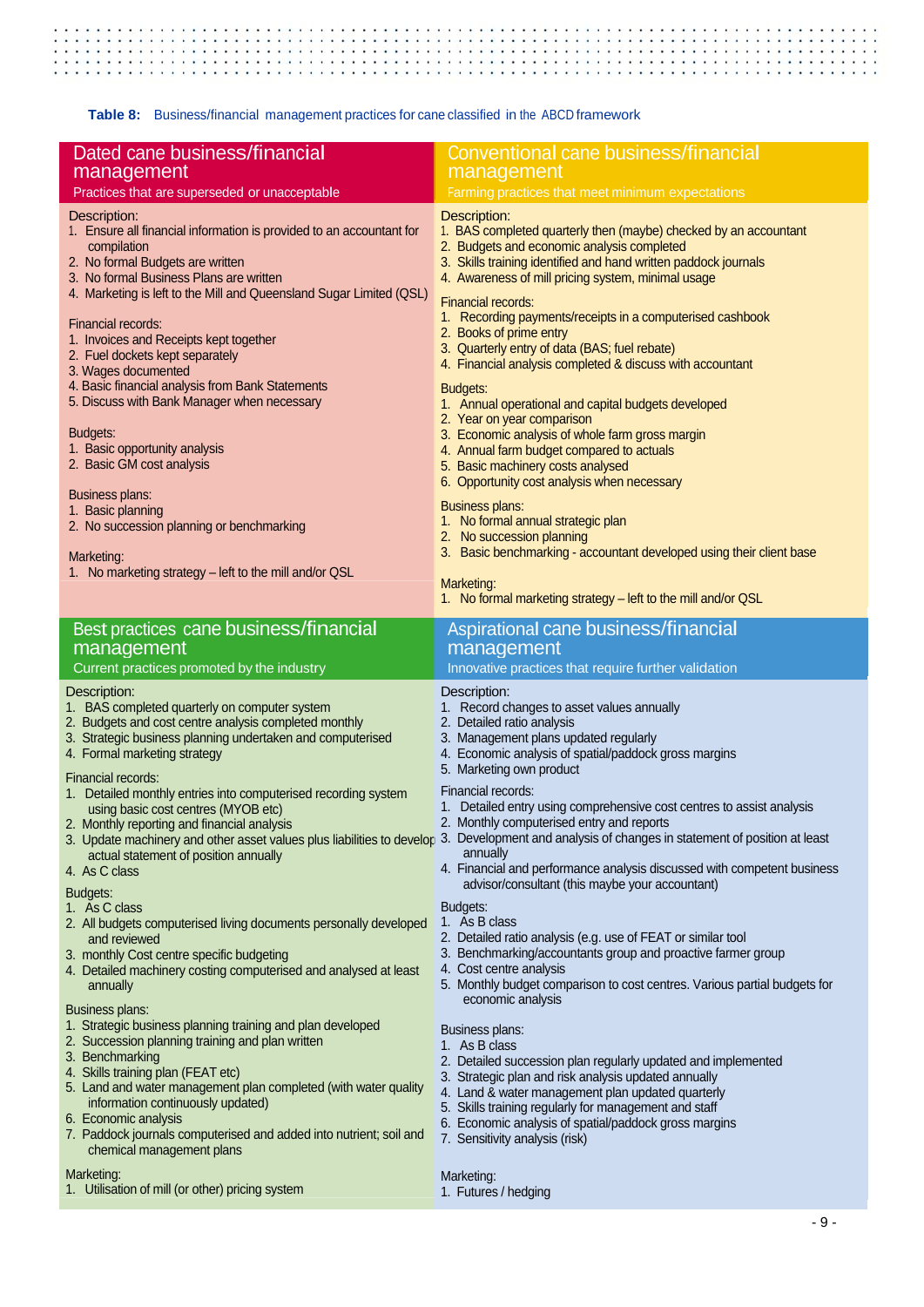## **Appendix one**

2013

Group members:

#### Regional working group

- Lawrence Bugeja (MAPS)
- Phillip Trendell (DAFF)
- Rob Hughes (Reef Catchments NRM)
- Kerry Latter (CANEGROWERS) Chair
- John Markley (Farmacist)
- John Agnew (MAPS)
- Michael Porter (CANEGROWERS)
- Phil Ross (BSES)
- Rob Sluggett (PCPSL)
- John Tait (Mackay Sugar)
- Chris Dench (Reef Catchments NRM)
- John Eden (CANEGROWERS)

#### $\bullet$ Technical working group

- John Agnew (MAPS)
- John Eden (CANEGROWERS)
- Phillip Trendell (DAFF)
- John Markley Farmacist) Chair
- Rob Sluggett (PCPSL)
- Peter Sutherland (Sugar Services Proserpine)
- Chris Dench (Reef Catchments NRM)

#### Other participants

- Sergio Berardi (Farmer)
- Kevin Borg (Farmer/contractor)
- Tony Bugeja (Farmer)
- Rodney Lamb (Farmer)
- Graeme Blackburn (Farmer)
- Frank Perna (Farmer)
- Rob Cocco (Reef Catchments NRM)
- Sue Rowlinson (PCPSL)

#### Other participants cont'

- Andy Humphreys (MAPS)
- John Hughes (DAFF)
- Brad Hussey (BSES)
- Will Higham (Reef Catchments NRM)
- Belinda Billing (Reef Catchments NRM)
- Tony Crowley (Farmacist)

## **Bibliography**

Azzopardi, M. (2001) COMPASS: A selfassessment workbook. BSES Indooroopilly: Australia.

Drewry, J.; Higham, W.; Mitchell, C. (2008). Water quality improvement plan. Final report. Mackay Whitsunday Natural Resource Management Group. Mackay: Australia.

Hansen, R. (2010) Central Region Sugarcane Management Practices: ABCD Management Frameworks 2010-2011. DEEDI, Brisbane; Australia.